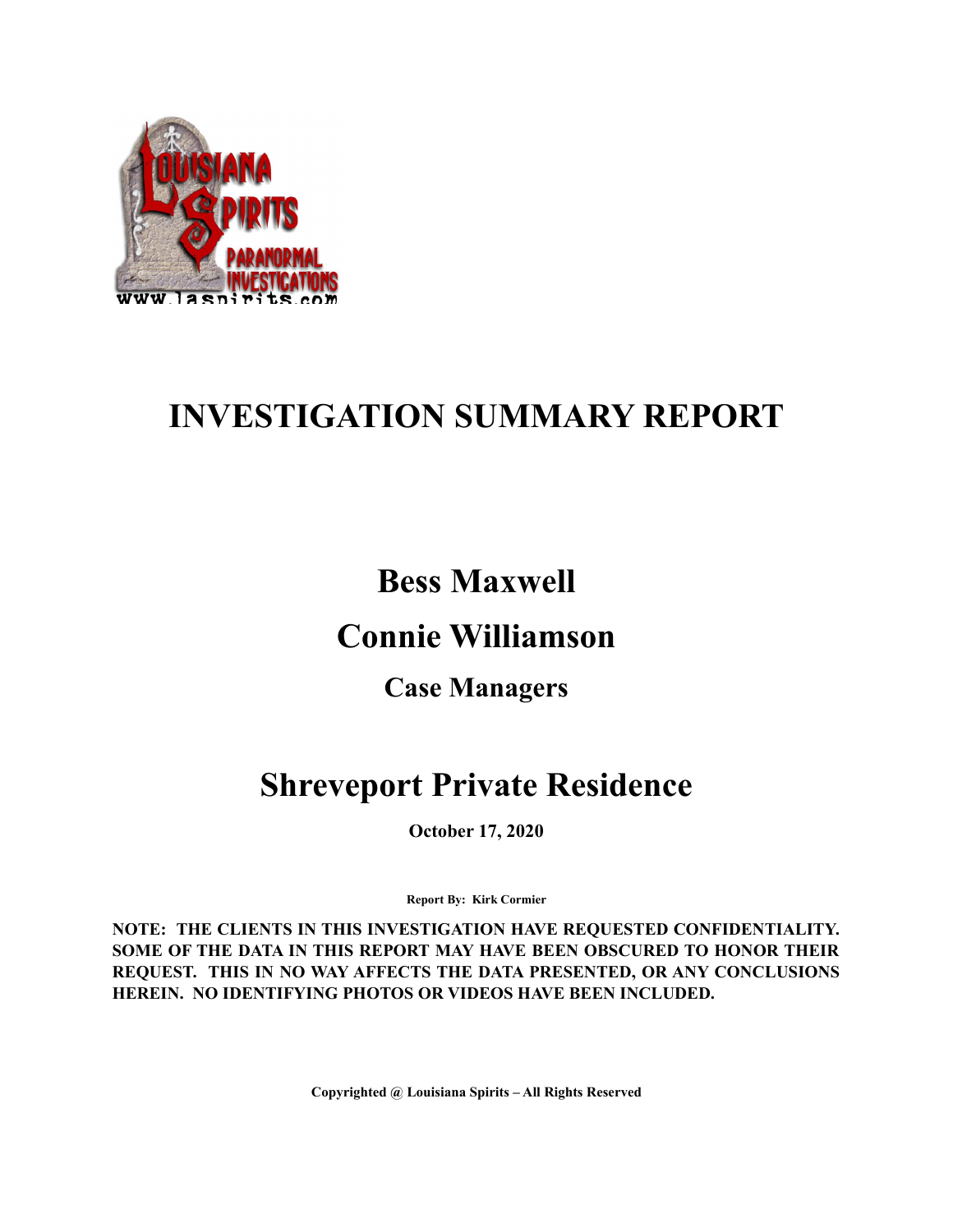### **Location Description and History:**

The location is a rental property, a 40-50-year-old wood frame, three-bedroom house located in an older section of Shreveport. The house had stood vacant for an extended period before the clients recently moved in. Since moving in, the clients report movement of objects, a feeling of not being welcome in the house, and statements by the children that they had seen figures inside and outside the home. They also report that objects had moved in their car even when not at the home.

## **Investigation**

Date of Investigation: October 17, 2020

Participants: Bess Maxwell, Connie Williamson, Susan Lyles

#### **Personal Experiences**

Sounded like someone sitting on plastic cover on bed

### **Model P-SB7 Spirit Box via Portal:**

Question: How many Spirits? Answer: "Ten"

Possibly reaction to the Boobaby, "Boo" was heard

Question: asked to speak to dollbaby Answer: "Doll" then "Baby"

Sounds like a dog bark